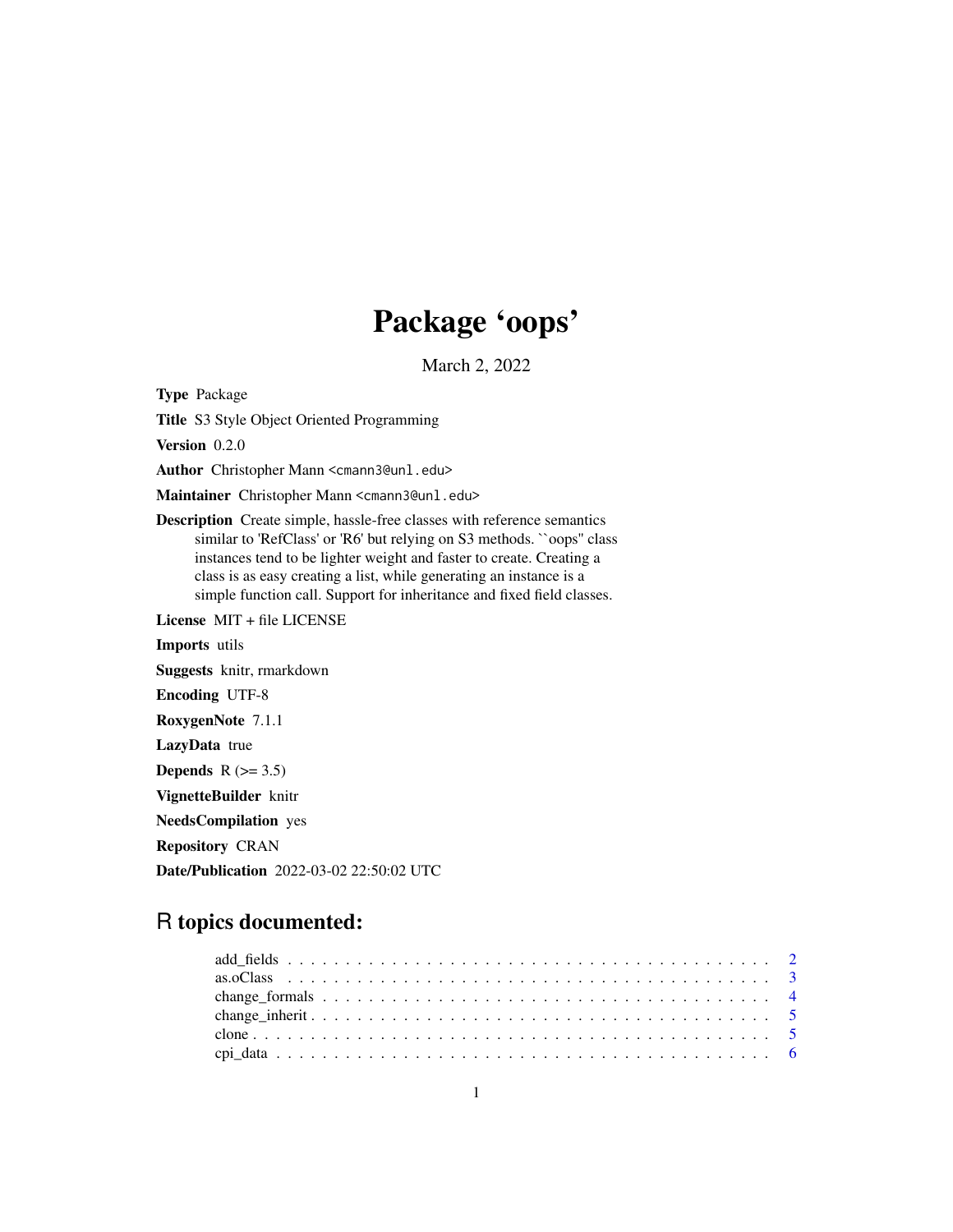#### <span id="page-1-0"></span>2 add\_fields

| 14                                                                                                                           |
|------------------------------------------------------------------------------------------------------------------------------|
|                                                                                                                              |
|                                                                                                                              |
|                                                                                                                              |
|                                                                                                                              |
|                                                                                                                              |
|                                                                                                                              |
| $init. Instance \dots \dots \dots \dots \dots \dots \dots \dots \dots \dots \dots \dots \dots \dots \dots \dots \dots \dots$ |

add\_fields *Add Fields to oClasses and Other Objects*

#### Description

For environments, oClass instances and generator, add\_fields is a wrapper for [list2env](#page-0-0); it adds the objects in ... the environment if they are named. For list and other objects, it behaves similar to appending ... as a list.

#### Usage

```
add_fields(x, ...)
```
#### Arguments

|          | oClass instance, generator, environment, list, or other object |
|----------|----------------------------------------------------------------|
| $\cdots$ | named objects to be added to x                                 |

#### Value

object of same type as x or list

#### Examples

```
clown <- oClass("clown")
add_fields(clown, laugh = "haha", is_funny=TRUE)
```
clown\$laugh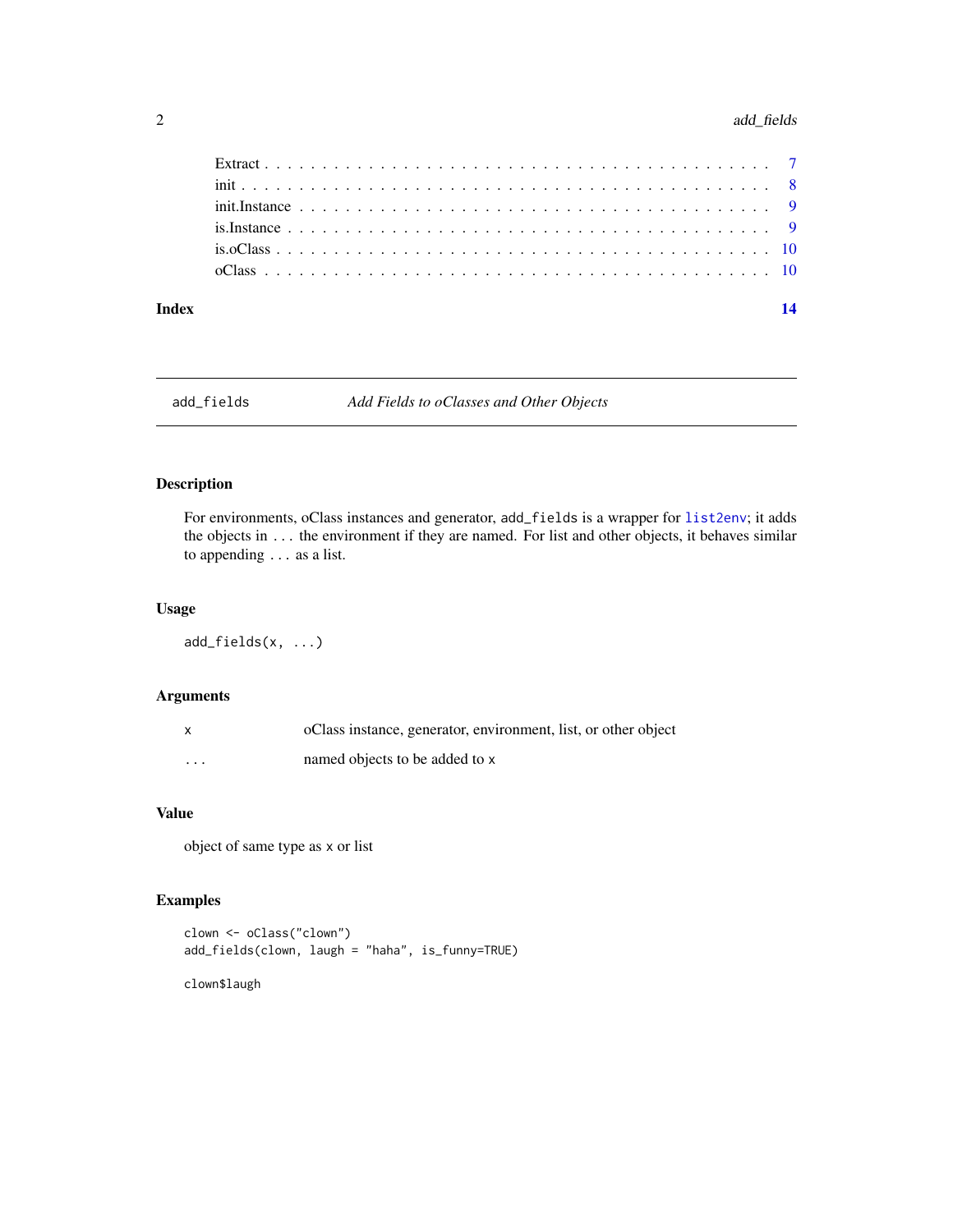<span id="page-2-0"></span>

This function takes any named object such as an environment, fully-named list, or an Instance and converts it to an [oClass](#page-9-1) generator function so that instances have access to the fields in the named object. See [oClass](#page-9-1) for details about the arguments and functionality of the oClass generator.

#### Usage

```
as.oClass(
  x,
  name = NULL,
  inherit = NULL,portable = FALSE,
  hash = FALSE,formals = NULL,
  deep = TRUE,...
)
```
#### Arguments

| $\mathsf{x}$ | object to be cloned and converted                                                                                                                          |
|--------------|------------------------------------------------------------------------------------------------------------------------------------------------------------|
| name         | character string describing the name of the class                                                                                                          |
| inherit      | oClass used as the parent. env for the generated instances                                                                                                 |
| portable     | logical indicating whether all inherited values should be copied into each in-<br>stance                                                                   |
| hash         | logical indicating whether instances should use hashing, see new.env                                                                                       |
| formals      | list containing the formal arguments for the resulting generator function. These<br>are passed to the <i>init</i> function when a new instance is created. |
| deep         | logical. Should the object be deep-cloned?                                                                                                                 |
| .            | named fields inherited by the class instance                                                                                                               |
|              |                                                                                                                                                            |

#### Value

a function of class "ClassGenerator" with attributes describing each generated class instance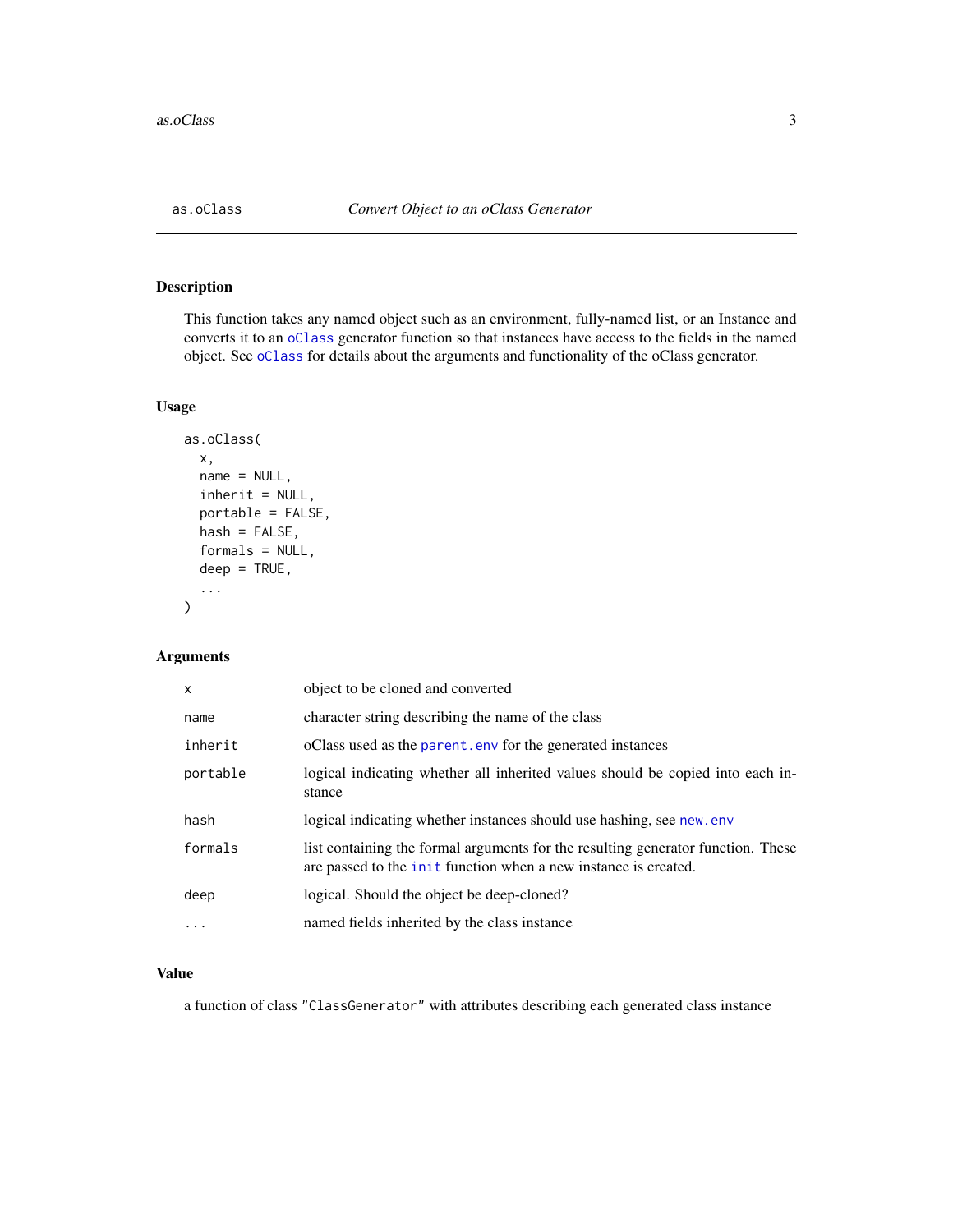<span id="page-3-0"></span>

This accepts an [oClass](#page-9-1) generator and updates its formal arguments based either on those passed in ... or the function passed to from\_init. The results will be passed to the appropriate [init](#page-7-1) function each time an instance is generated.

#### Usage

```
change_formals(x, ..., envir = parent.frame(), from_init = NULL)
```
#### Arguments

| X         | oClass generator function                                                                                          |
|-----------|--------------------------------------------------------------------------------------------------------------------|
| $\ddots$  | named or unnamed objects used as the formal arguments of the generator func-<br>tion                               |
| envir     | environment from which to evaluate arguments                                                                       |
| from_init | function containing the formal arguments to use; typically an init function.<br>and envir are ignored if not NULL. |

#### Value

oClass generator function

#### Examples

```
clown <- oClass("clown")
clown
# 'init' requires a laugh
init.clown <- function(x, laugh, ...){
  x$laugh <- laugh
  add_fields(x, ...)
  return(x)
}
# change formals of clown
clown <- change_formals(clown, from_init = init.clown)
# alternatively,
clown <- change_formals(clown, laugh, ..dots)
# creation
happy_clown <- clown("HAHA")
sad_clown <- clown("ha")
```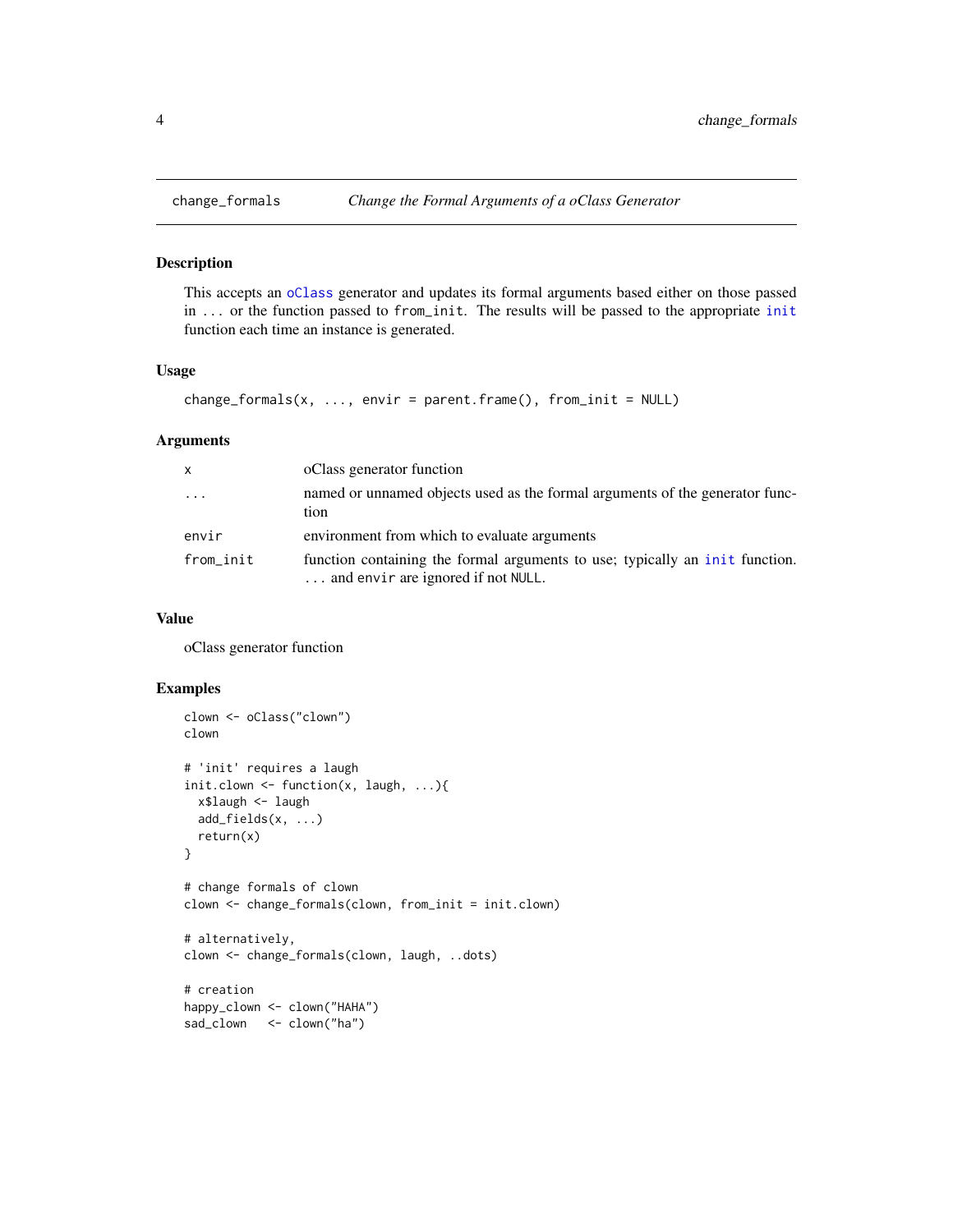<span id="page-4-0"></span>

This function takes twos [oClass](#page-9-1) generator function and alters the first so that it inherits the template and classes of the second. Existing instances will inherit the objects contained in the new parent, but will not gain access to the S3 methods.

#### Usage

change\_inherit(x, parent)

#### Arguments

|        | oClass generator function                       |
|--------|-------------------------------------------------|
| parent | oClass generator function from which x inherits |

### Value

oClass generator function

#### Examples

typist <- oClass("typist") job <- oClass("job", hours = 40, pay=15) typist <- change\_inherit(typist, job) typist\$hours

clone *Create a Copy of an oClass Instance*

#### Description

A copy of all objects and attributes within an environment. If deep=TRUE, all objects inside of x, including other environments, will also be deeply "cloned". The global and base environments will not be cloned.

#### Usage

 $clone(x, deep = FALSE, ...)$ clone\_attributes(x, deep = FALSE, cloned = NULL)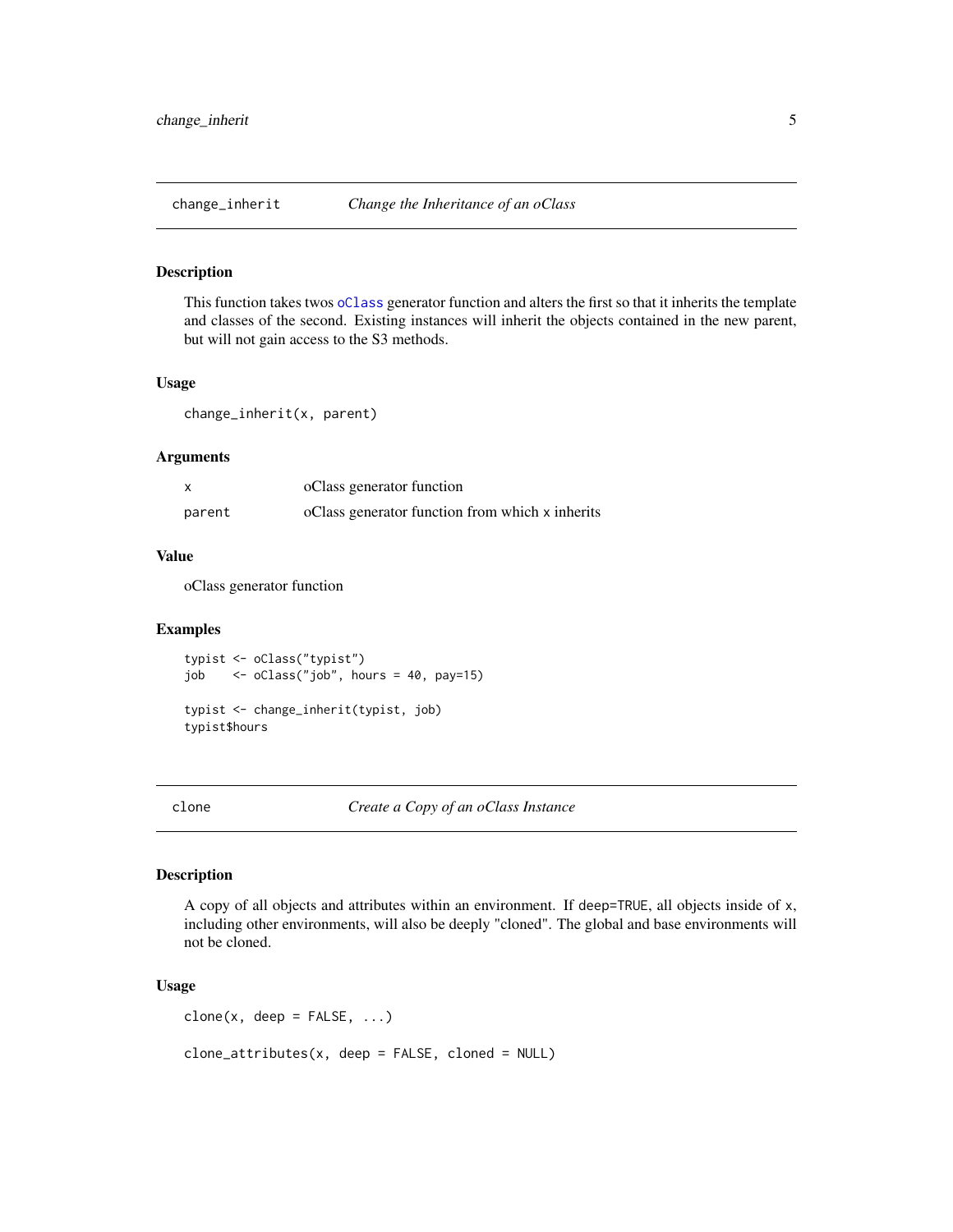#### <span id="page-5-0"></span>Arguments

| x        | environment of class "Instance"                                                                                                                                            |
|----------|----------------------------------------------------------------------------------------------------------------------------------------------------------------------------|
| deep     | logical for whether clone should be applied to all objects.                                                                                                                |
| $\cdots$ | arguments passed to methods                                                                                                                                                |
| cloned   | environment containing references to environments that have already been cloned.<br>This is passed to internal methods when deep=TRUE and should not be set di-<br>rectly. |

#### Value

environment of class "Instance"

#### Functions

• clone\_attributes: Clone the attributes of an object.

### cpi\_data *Price Inflation Data*

#### Description

This data set contains monthly observations of annualized price inflation from January 1949 until November 2021. Price inflation is calculated by taking the log difference between the CPI for Urban Consumers in one period and its value exactly one year earlier.

#### Usage

cpi\_data

#### Format

Data frame with 875 rows and 7 variables:

date date in "YYYY-MM-DD" format

pi price inflation in decimal format

pi.1 price inflation last month

pi.2 price inflation two months ago

pi.3 price inflation three months ago

pi.6 price inflation six months ago

pi.12 price inflation one year ago

#### Source

<https://fred.stlouisfed.org/series/CPIAUCSL>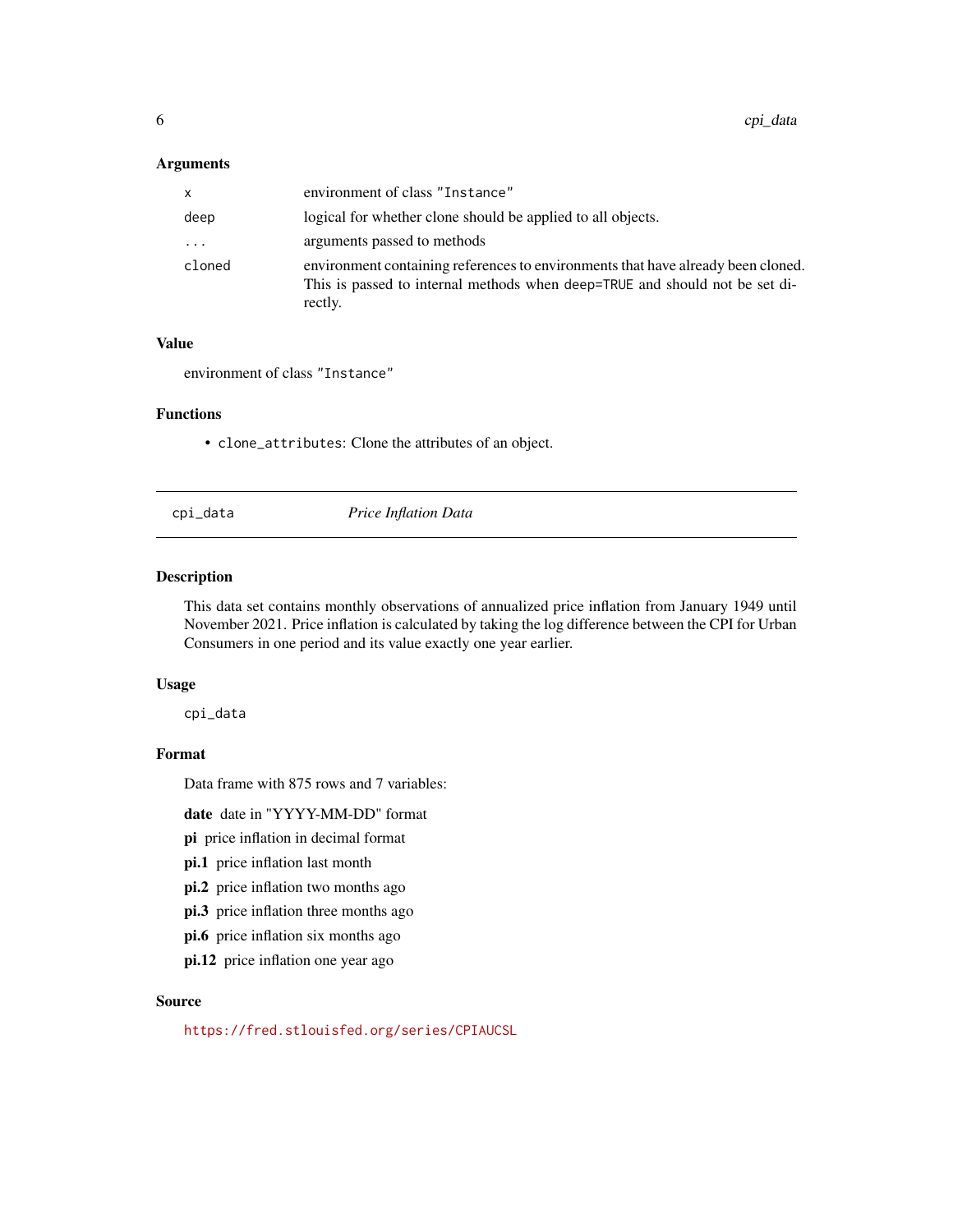<span id="page-6-0"></span>

Operators acting on [oClass](#page-9-1) generators and their instances.

#### Usage

```
## S3 method for class 'ClassGenerator'
x$name
## S3 method for class 'ClassGenerator'
x[[i, exact = TRUE, inherits = TRUE]]## S3 replacement method for class 'ClassGenerator'
x$name <- value
## S3 replacement method for class 'ClassGenerator'
x[[name]] <- value
## S3 method for class 'Instance'
x$name
## S3 method for class 'Instance'
x[[i, exact = TRUE, inherits = TRUE]]
```
#### Arguments

| x        | object of class "Instance" or "ClassGenerator"                                                         |
|----------|--------------------------------------------------------------------------------------------------------|
| i, name  | character or symbol for '\$' describing field name to return or set                                    |
| exact    | logical controlling whether a partial match is acceptable. Defaults to TRUE for<br>no partial matching |
| inherits | logical describing whether parent environments should be searched                                      |
| value    | new field value                                                                                        |

#### Details

For [oClass](#page-9-1) instances,  $\sqrt{s}$  and  $\Gamma$  first search the instance environment for the object. If no object is found, then all inherited objects are searched in order. Any object assigned to the instance will be inserted into the instance's environment. These operators act on the underlying Class template environment when applied to a Class generator.

#### Value

Environment of class "Instance" or function of class "ClassGenerator"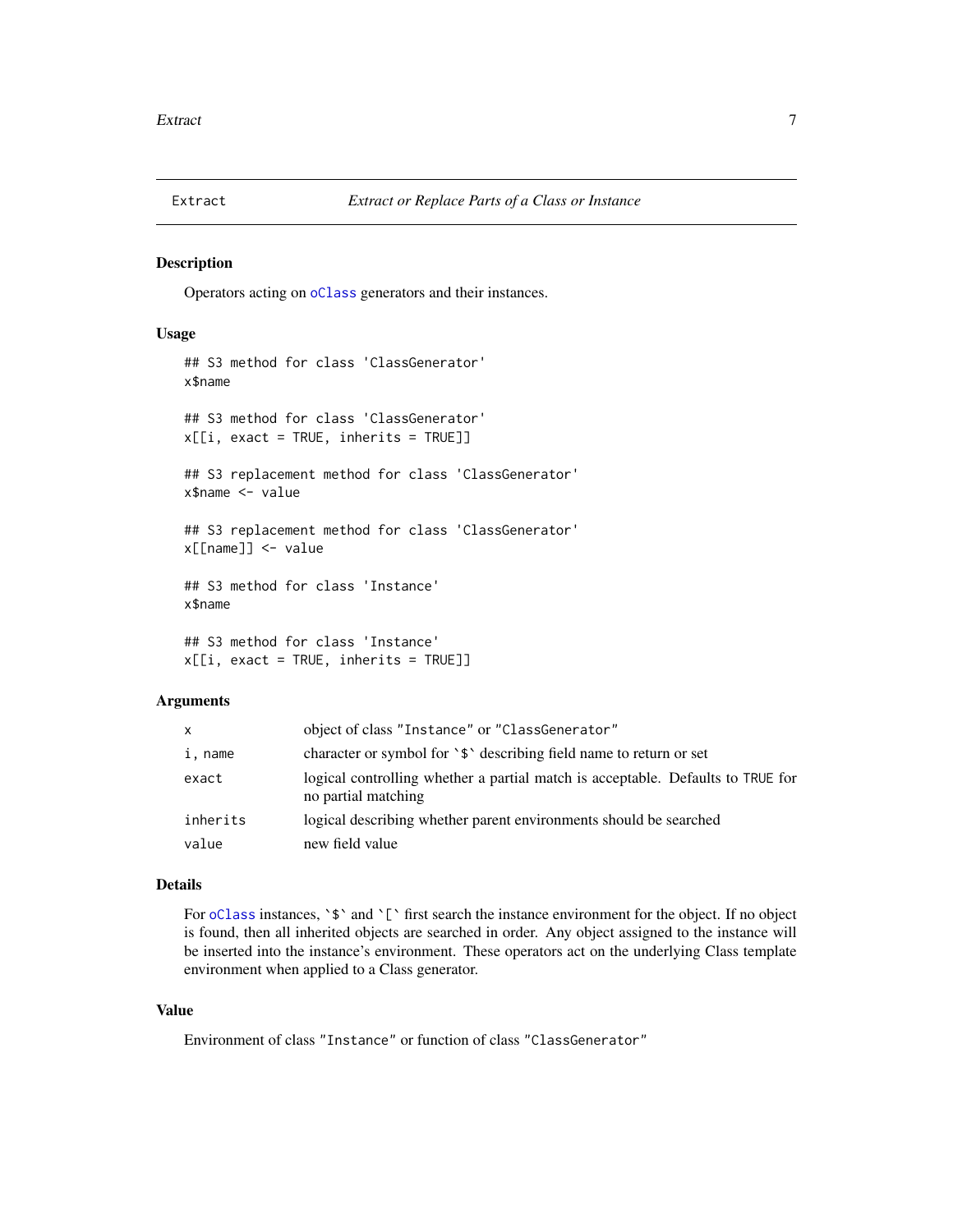Function called on [oClass](#page-9-1) instance when it is created. Users create init methods to customize creation behavior for their Classes. All init methods should return the Instance. init\_next calls the objects next init methods. init\_next should only be used inside if init.

#### Usage

 $init(x, \ldots)$ init\_next(x, ...)

#### Arguments

|                         | environment of class "Instance"                                   |
|-------------------------|-------------------------------------------------------------------|
| $\cdot$ $\cdot$ $\cdot$ | named fields inherited by the class instance or passed to methods |

#### Value

environment of class "Instance"

#### Functions

• init\_next: Initialize the inherited Class.

#### Examples

```
Animal <- oClass("Animal")
init.Animal <- function(self, x, y){
 self$x <- x
 self$y <- y
 self
}
turtle <- Animal(5, 10)
turtle$x == 5 # TRUE
turtle$y == 10 # TRUE
```
#### <span id="page-7-1"></span><span id="page-7-0"></span>8 initial contracts and the contracts of the contracts of the contracts of the contracts of the contracts of the contracts of the contracts of the contracts of the contracts of the contracts of the contracts of the contrac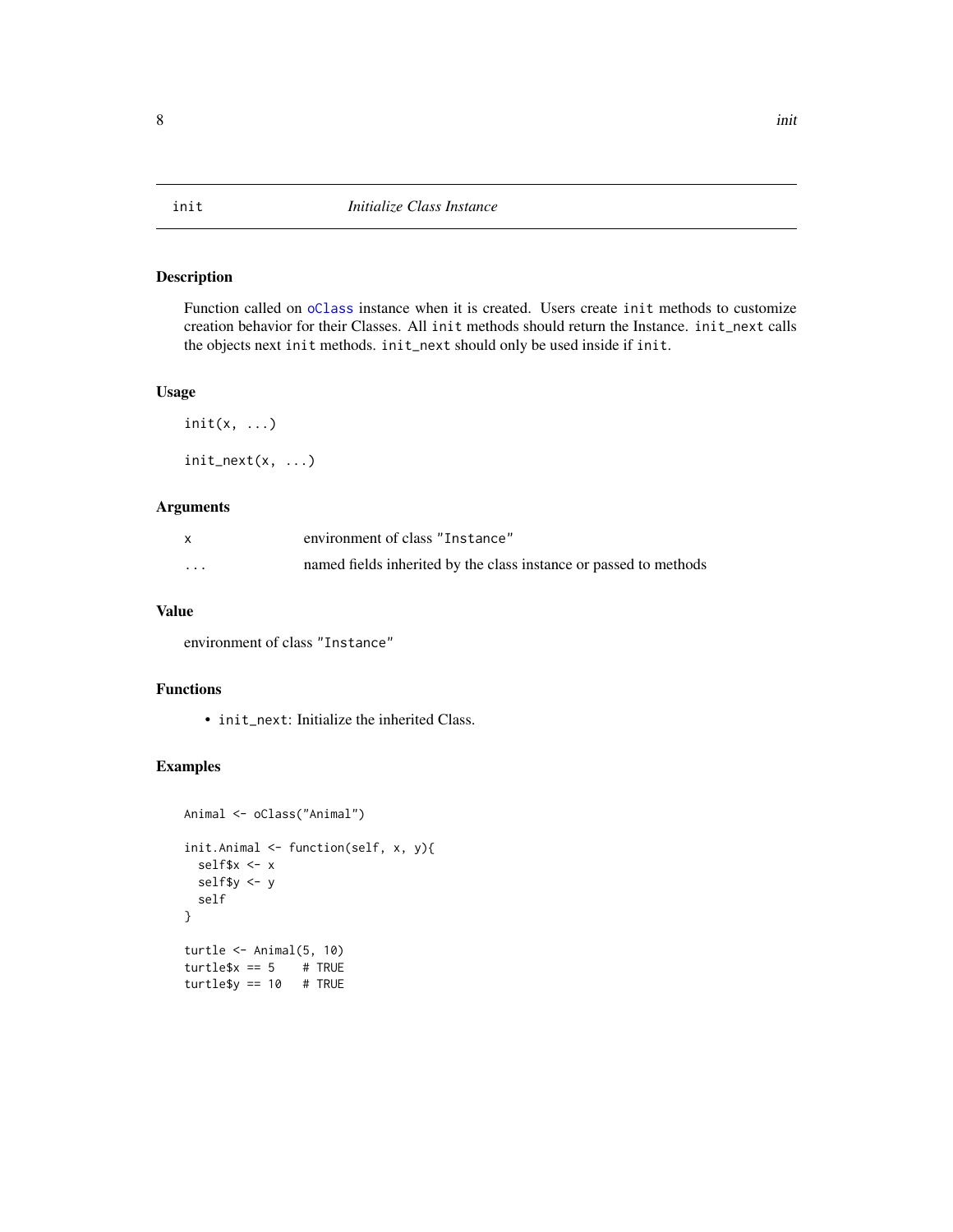<span id="page-8-0"></span>init.Instance *Init Method for Instance*

#### Description

See [init](#page-7-1) for details.

#### Usage

## S3 method for class 'Instance'  $init(x, \ldots)$ 

#### Arguments

|                         | environment of class "Instance"                                   |
|-------------------------|-------------------------------------------------------------------|
| $\cdot$ $\cdot$ $\cdot$ | named fields inherited by the class instance or passed to methods |

#### Value

environment of class "Instance"

<span id="page-8-1"></span>

| is.Instance | Is Object a Class Instance? |
|-------------|-----------------------------|
|-------------|-----------------------------|

#### Description

Check whether object inherits the "Instance" class. See [is.oClass](#page-9-2) to check whether object is a [oClass](#page-9-1) generator.

#### Usage

is.Instance(x)

#### Arguments

x object to be tested

#### Value

TRUE if object inherits "Instance", FALSE otherwise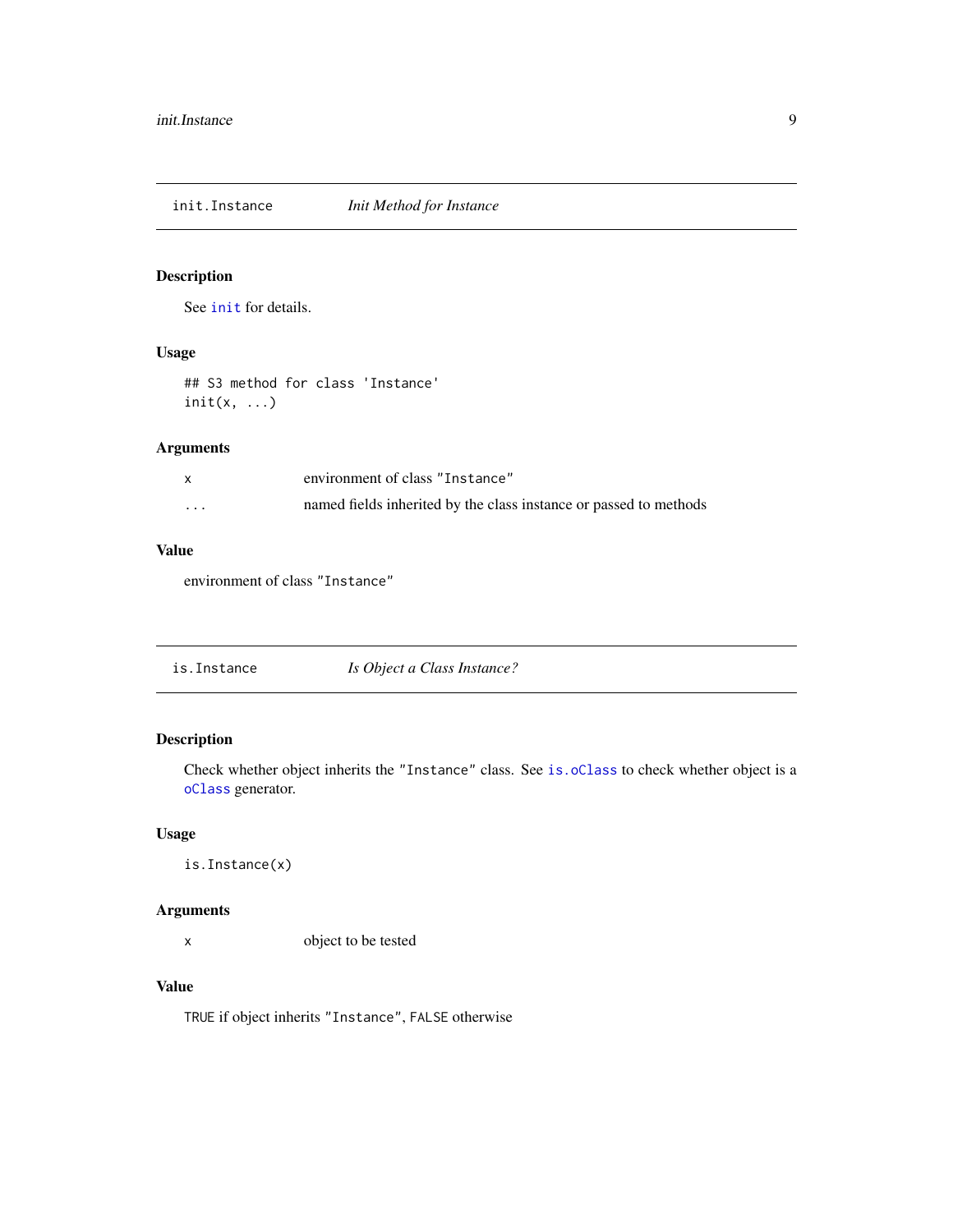Check whether object inherits the "ClassGenerator" class. This is used to check [oClass](#page-9-1) generators, not the instance. See [is.Instance](#page-8-1) to check whether object is an oClass instance.

#### Usage

```
is.oClass(x)
```
is.ClassGenerator(x)

#### Arguments

x object to be tested

#### Value

TRUE if object inherits "ClassGenerator", FALSE otherwise

#### Functions

• is.ClassGenerator: check whether object is an oClass generator

<span id="page-9-1"></span>oClass *Create an Object Class*

#### Description

Create a function used to generate instances (environments) with the specified class and fields.

#### Usage

```
oClass(
  name = NULL,
  inherit = NULL,portable = FALSE,
  hash = FALSE,
  formals = NULL,
  ...
\mathcal{L}
```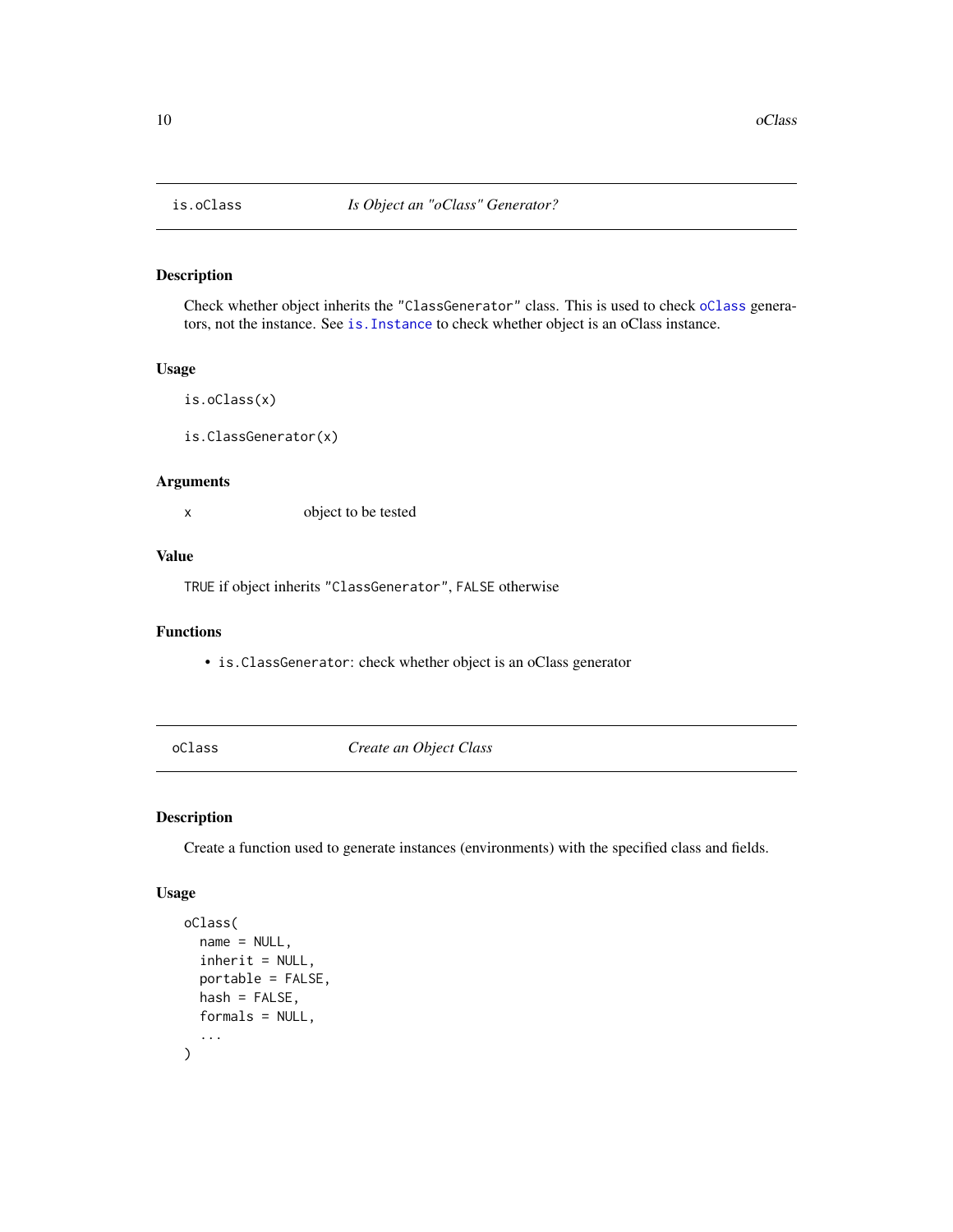#### <span id="page-10-0"></span>oClass and the contract of the contract of the contract of the contract of the contract of the contract of the contract of the contract of the contract of the contract of the contract of the contract of the contract of the

#### Arguments

| name     | character string describing the name of the class                                                                                                          |
|----------|------------------------------------------------------------------------------------------------------------------------------------------------------------|
| inherit  | oClass used as the parent. env for the generated instances                                                                                                 |
| portable | logical indicating whether all inherited values should be copied into each in-<br>stance                                                                   |
| hash     | logical indicating whether instances should use hashing, see new. env                                                                                      |
| formals  | list containing the formal arguments for the resulting generator function. These<br>are passed to the <i>init</i> function when a new instance is created. |
| $\cdots$ | named fields inherited by the class instance                                                                                                               |

#### Details

oClass is used to create classes with reference semantics that modify in place similar to R5 and R6 classes. Unlike those, functions on oClass instances dispatch using the standard S3 dispatch system. Furthermore, oClass objects and instances are created similar to other R objects to ensure that they are easy and painless to use.

To create a new object class, provide its name and a named list of its fields and their default values. This generates a function that creates a new "instance" of the class each time that it is called. For example, poly <-oClass("polygon", sides = NA) creates a new class called "polygon" with a field called "sides" that can be created using poly(). Object methods that act on the instance are created in the same manner as S3 methods. Therefore, class methods should be created separately.

Each instance of the object class is an environment. The parent environment of the instance is attached to the attributes of the function created by the oClass function. This environment in the function attributes serves as a instance template. Any variables that are specified during the creation of the object instance are placed within the environment of said instance. When searching for an object within an instance, the instance environment is first searched, then the template. This ensures that each object instance remains as small as necessary and minimizes copying. A hashmap is not used by default so that the instance size is smaller, but this can be changed by the oClass function.

oClass objects can also inherit other class objects. If another class object is inherited, the template environment in the inherited object's attributes is added to each instances search path. Furthermore, the name of the inherited class \*\*(and all classes it inherits)\*\* is added to each instance's S3 class. If an environment is inherited, then it is added to the search path.

Since oClass relies on pointers to other environments, oClass instances are generally not portable. If portable=TRUE is added, then each instance will include the default values of each inherited oClass. This generally increases creation time and memory usage, but may result in marginally faster field access. If the fields are relatively few and small, though, memory usage may decline when each Instance is portable.

oClass instances automatically call [init](#page-7-1) when created. Write custom S3 methods for init to control this behavior. This requires the Class to be named so that instances inherit the named S3 class. The [formals](#page-0-0) defines the Class generator's formal function arguments. If used, then an init method for the Class should be created with identical formal arguments; otherwise, instance creation may fail. If no formals are defined, then all objects passed to the generator function are passed to init at creation.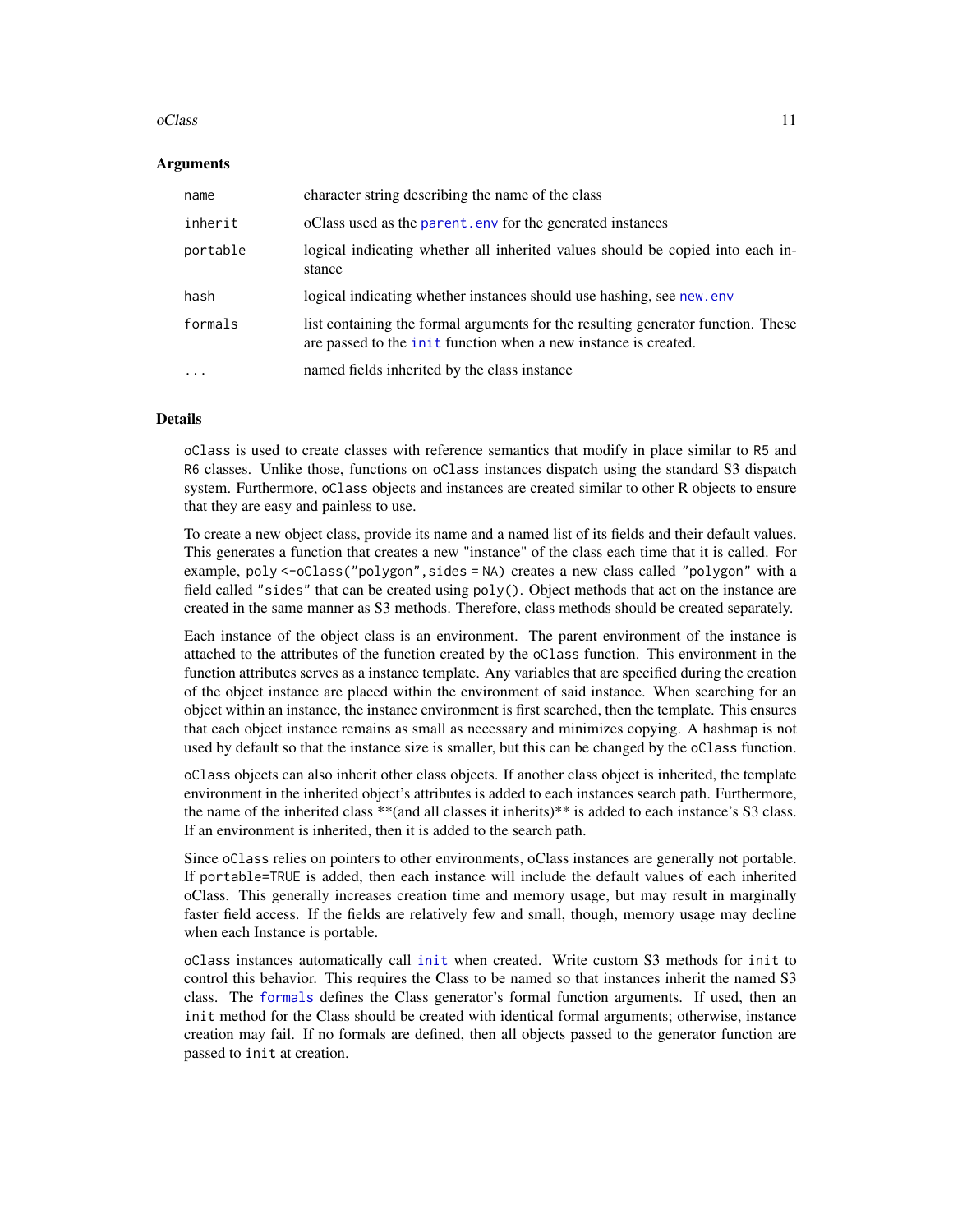#### Value

a function of class "ClassGenerator" with attributes describing each generated class instance

#### Examples

```
## Creating a Stack
stack <- oClass(
  "stack",
 data = list())
# Methods
print.stack <- function(x, ...) print(x$data, ...)
push <- function(x, item){
  x$data[[length(x$data)+1]] <- item
  x
}
pop <- function(x){
  n <- length(x$data)
  last <- x$data[[n]]
  x$data[[n]] <- NULL
  last
}
# Create a new instance
x \leftarrow stack()
push(x, 6)push(x, 7)identical(x$data, list(6, 7)) # TRUE
last \leftarrow pop(x)identical(last, 7) # TRUE
identical(x$data, list(6)) # TRUE
## Person/Student
## Example of Inheritance and using Formals
# Declare formal arguments of Person Generator
Person <- oClass(
  "Person",
  formals = list(first, last)
\mathcal{L}# Formal arguments of init should match Person
init.Person <- function(x, first, last){
  x$first <- first
 x$last <- last
  return(x)
}
```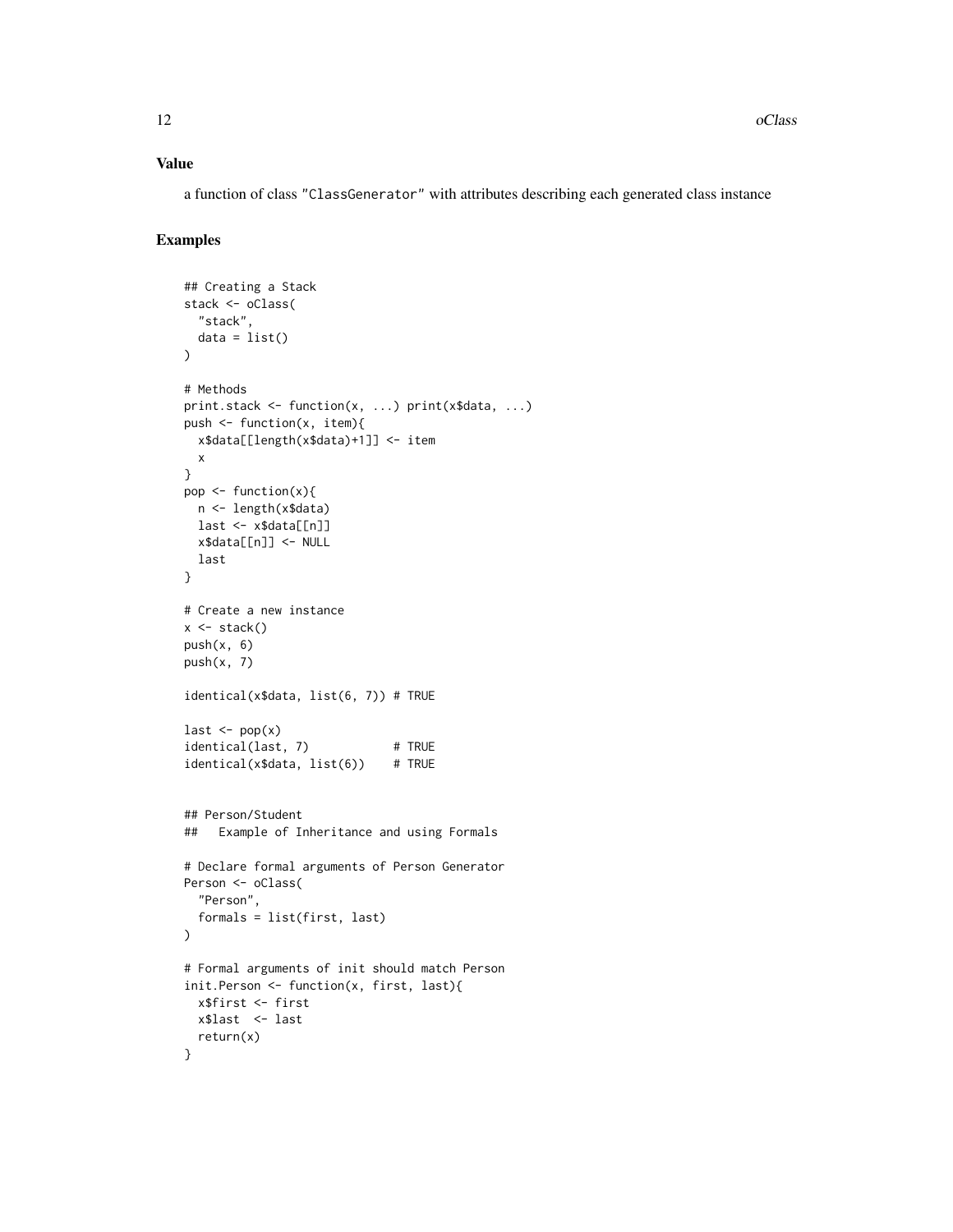#### oClass and the contract of the contract of the contract of the contract of the contract of the contract of the contract of the contract of the contract of the contract of the contract of the contract of the contract of the

```
# Create init for Student class
init.Student <- function(x, first, last, year = 1, major = "Econ", ...){
 x$year <- year
 x$major <- major
 add_fields(x, ...)
 init\_next(x, first = first, last = last)return(x)
}
# Create Student class, inherits Person
Student <- oClass(
 "Student",
  inherit = Person,
 formals = init.Student
)
# Creating a student
Student("Chris", "Mann", 4, gpa = 4.0)
```